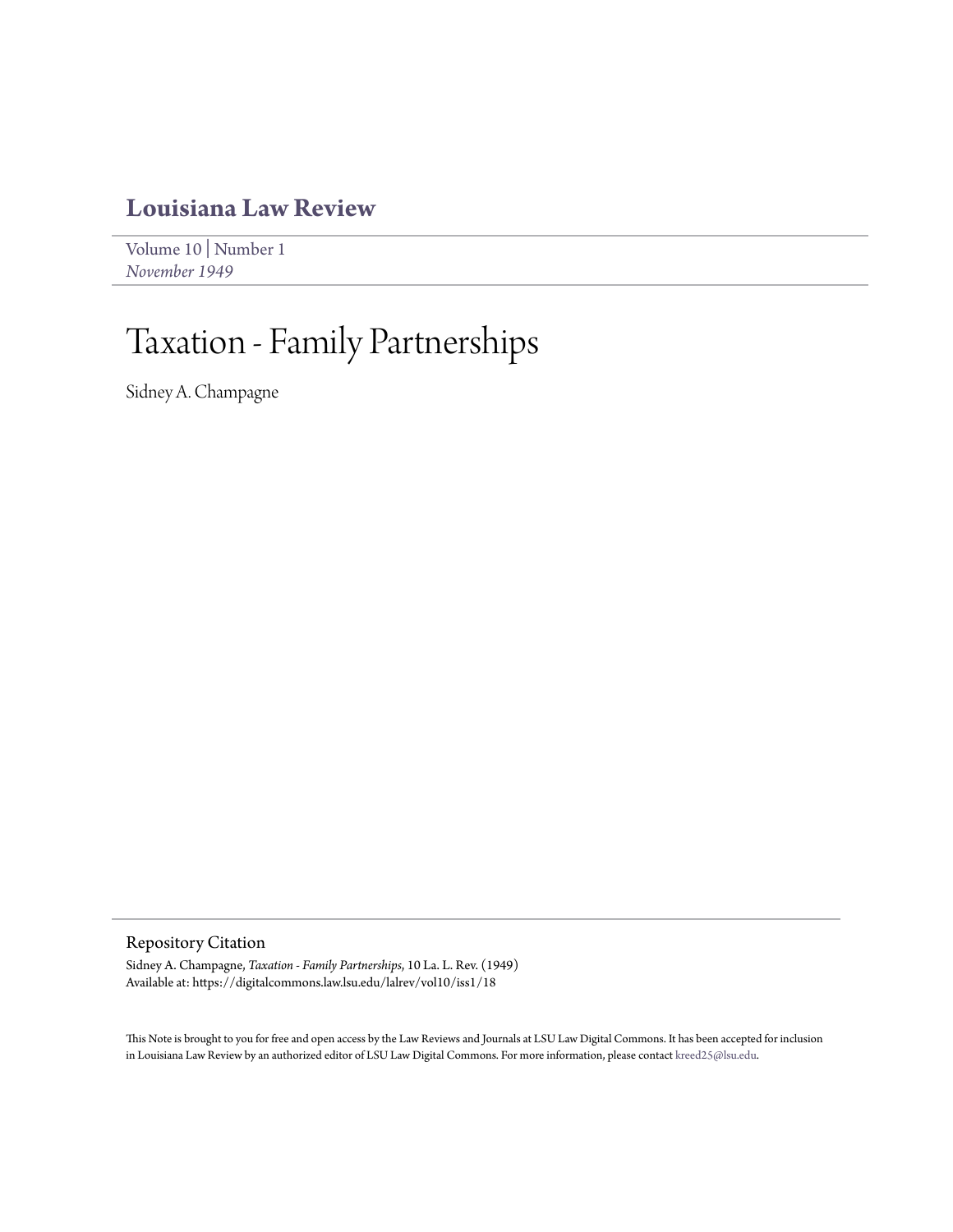x

TAXATION-FAMILY PARTNERSHIPS\*-Taxpayer, a Texas rancher, had operated a cattle business in partnership with a nonfamily member. During the latter part of 1939, the partnership was dissolved upon the condition that the taxpayer, Culbertson, would sell an undivided one-half interest in the herd to his four sons. The sons gave their father an interest-bearing note for one-half interest in the new partnership. This note was paid in the following manner: credit for overcharge \$5,930; gifts from taxpayer \$21,744; and one-half of a loan procured by the new partnership, Culbertson & Sons, \$30,000. The loan was repaid from the proceeds from the operation of the ranch. The oldest son performed services for the partnership until he entered the army. The second son went into the army directly from college and rendered no services to the partnership. The two younger sons went to school during the winter and worked on the ranch during the summer.

The tax court, applying the dual test of "original capital" and "vital additional services" disallowed any division of income and held the entire income of the partnership taxable to the father.' The Court of Appeals for the Fifth Circuit, reversing the tax court, recognized the partnership tax wise, for the court found that the partnership was formed "with the full expectation and purpose that the boys would, in the future, contribute their time and services to the partnership."<sup>2</sup> The Supreme Court disagreed with the tax court and the court of appeals and remanded the case to the tax court to determine which, if any, of taxpayer's sons were partners with him in the operation of the ranch during the taxable years involved, 1940 and 1941. Com*missioner v. Culbertson,* 69 S.Ct. 1210 (U.S. 1949).

The remand was based on the query as to which of the sons, if any, "was there a bona fide intent that they be partners in the conduct of the cattle business, either because of services to be performed during those years, or because of contributions of capital of which they were the true owners."'8

Mr. Chief Justice Vinson, speaking for a divided court,<sup>4</sup>

**03. 69 S.Ct. 1210, 1217 (U.S. 1949).**

**4. Although Black and Rutledge, J.J., concurred, they expressed the view that the tax court properly applied the principles of the** *Tower* **and** *Lusthaus* **decisions. Burton, J., concurred, stating that there was nothing as a matter of law that would preclude the tax court from finding that the**

96

<sup>\*</sup> **See Prentice Hall Tax Service I1 70,515 (1949) for a** tabulation of **family partnership cases decided since the** *Culbertson* **case.**

**<sup>1.</sup> T.C. Memo. Decision Docket Nos. 4184, 4185 (1947). 2. Culbertson v. Commissioner, 168 F.(2d) 979 (C.C.A. 5th, 1948).**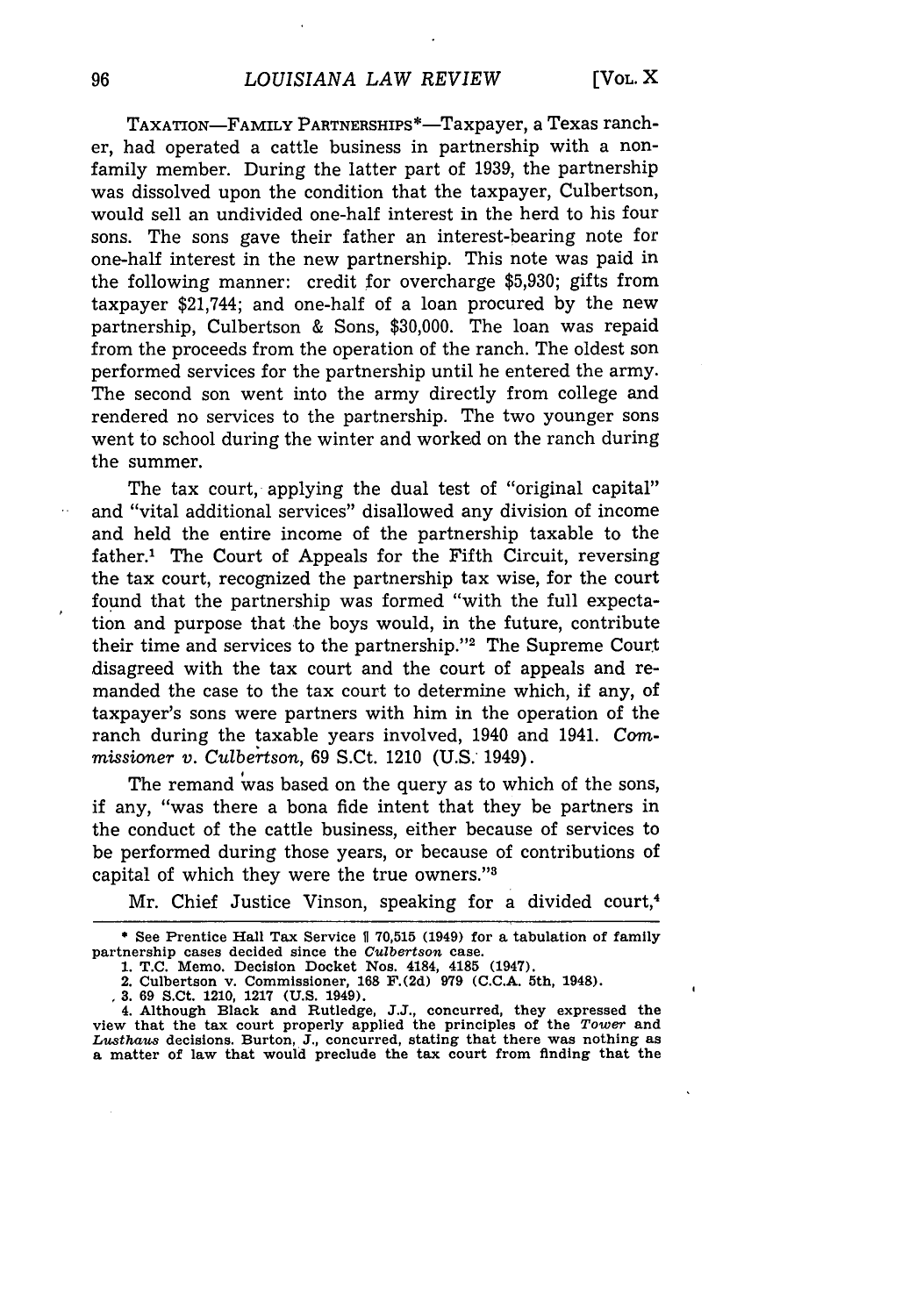asserted that the true test of a valid partnership for tax purposes is intent-whether "the parties in good faith and acting with a business purpose intended to join together in the present conduct of the enterprise."<sup>5</sup> Although the *Tower*<sup>6</sup> and *LusthauS7* cases were affirmed, the Supreme Court criticized the tax court for emphasizing the dual test of "original capital" and "vital services" and omitting any consideration of "management and control." "The question is not whether the services or capital contributed by a partner are of sufficient importance to meet some objective standard supposedly established by the *Tower* case, but whether, considering all the facts—the agreement, the conduct of the parties in execution of its provisions, their statements, the testimony of disinterested persons, the relationship of the parties, their respective abilities and capital contributions, the actual control of income and the purposes for which it is used, and any other facts throwing light on their true intentthe parties in good faith and acting with a business purpose intended to join together in the present conduct of the enterprise."<sup>8</sup> The Supreme Court then pointed out that the tax court never made "even an oblique reference to any lack of intent on the part of respondent and his sons to combine their capital and services 'for the  $\mu$ urpose of carrying on the business.' "9

The court relied on the *Tower* case to overthrow the position of the court of appeals. "If it is conceded that some of the partners contributed neither capital nor services to the partnership during the tax years in question, as the court of appeals was apparently willing to do in the present case, it can hardly be contended that they are in any way responsible for the production of income during those years. . **.** . our decision in *Commissioner v. Tower* clearly indicates the importance of participation in the business by the partners during the tax year. We there said that a partnership is created 'when persons join together their money, goods, labor, or skill for the purpose of carrying

income was properly taxable on a partnership basis. Frankfurter, J., con-<br>curred in a separate opinion, making more explicit the appropriate legal<br>criteria of a partnership for income tax purposes. Jackson, J., dissented, taking **the view** that **the** ordinary common **law tests** of validity **of** partner**ships are the tests** for tax purposes and that they were **met in** this **case. 5. 69 S.Ct.** 1210, 1214 (1949). **Cf.** approach taken **(in** theory) **by** the Bureau

**of** Internal **Revenue in** 1947. I.T. 3845, 1947-1 Cum. Bull. **66. 6.** Commissioner v. Tower, **327 U.S. 280, 66** S.Ct. **532, 90 L.Ed. 670, 164** A.L.R. **1135** (1946).

**7.** Commissioner v. **Lusthaus, 327 U.S. 293, 66 S.Ct. 539, 90 L.Ed. 679 (1946).**

**8. 69** S.Ct. 1210, 1214 **(U.S.** 1949).

**9.** Id. **at 1215.**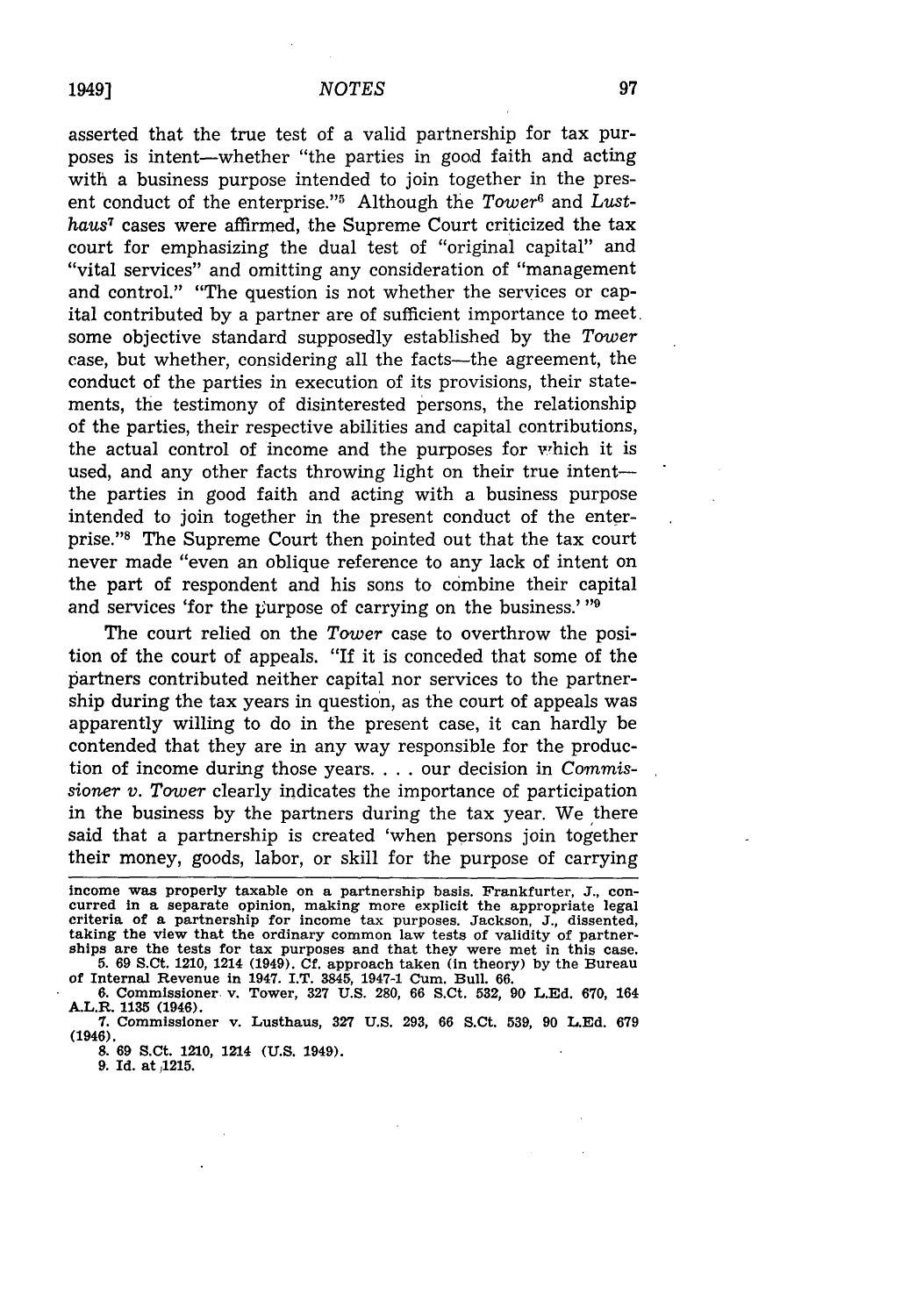on a trade, profession or business and where there is community of interest in the profits and losses.' "10 It should be noted that this language is couched in terms of a present contribution of capital or services. To hold otherwise would be a violation of the fundamental principle that income must be taxed to him who earns it. $11$ 

The *Culbertson* case makes it clear that in order for a partnership to be recognized tax wise, the partners must contribute either capital or services; nevertheless the requisite capital may have been acquired by gift--even where the gift was in connection with the creation of the partnership.<sup>12</sup> However the opinion warns that transactions between members of a family will be carefully scrutinized since "the family relationship often makes it possible for one to shift tax incidence by surface changes of ownership without disturbing in the least his dominion and control over the subject of the gift or the purposes for which the income from the property is used." $13$  How is the taxpayer going to prove that the gift was not a mere "camouflage"? The court indicated the answer, stating, "If the donee of property who then invests it in the family partnership exercises dominion and control over that property-and through that control influences the conduct of the partnership and the disposition of its incomehe may well be a true partner. Whether or not he is free to and does, enjoy the fruits of the partnership is strongly indicative of the reality of his participation in the enterprise."<sup>14</sup> Apparently, a donee will not be allowed to delegate his control over the donated property, even though it is generally considered that a donee who delegates managerial powers to another, but retains the right to revoke or limit those powers at any time, is still the true owner. A more practical test would be whether the donee has the right to exercise control, rather than the actual exercise of it.<sup>15</sup> The Court of Appeals for the Fifth Circuit has had some difficulty in the application of the *Culbertson* case.

14. **Id. at 1217.**

**<sup>10.</sup>** Id. at **1213.**

**<sup>11.</sup> Lucas v. Earl, 281 U.S. 111, 50 S.Ct. 241, 74 L.Ed. 731 (1930); Helver**ing v. Clifford, **309 U.S. 331, 60 S.Ct.** 554, **84 L.Ed. 788** (1940). **Cf. Poe** v. Seaborn, **282 U.S. 101, 51 S.Ct. 58, 75 L.Ed. 239 (1930).**

<sup>12.</sup> Walsh v. Commissioner, 170 F. (2d) 535 (C.C.A. 8th, 1948). But see<br>Cole v. Commissioner, 173 F. (2d) 893 (C.C.A. 6th, 1949). 385 (S.C.A. 8th, 1948). But see

**<sup>70</sup>** (1949), the **tax** court sustained the validity of **a** partnership where **the** facts were similar to those in the *Tower* case, the distinguishing feature being that there **was** no condition attached to **the** gift.

**<sup>15.</sup> Cf. Henson v. Commissioner, 174 F.(2d) 846 (C.C.A. 5th, 1949).**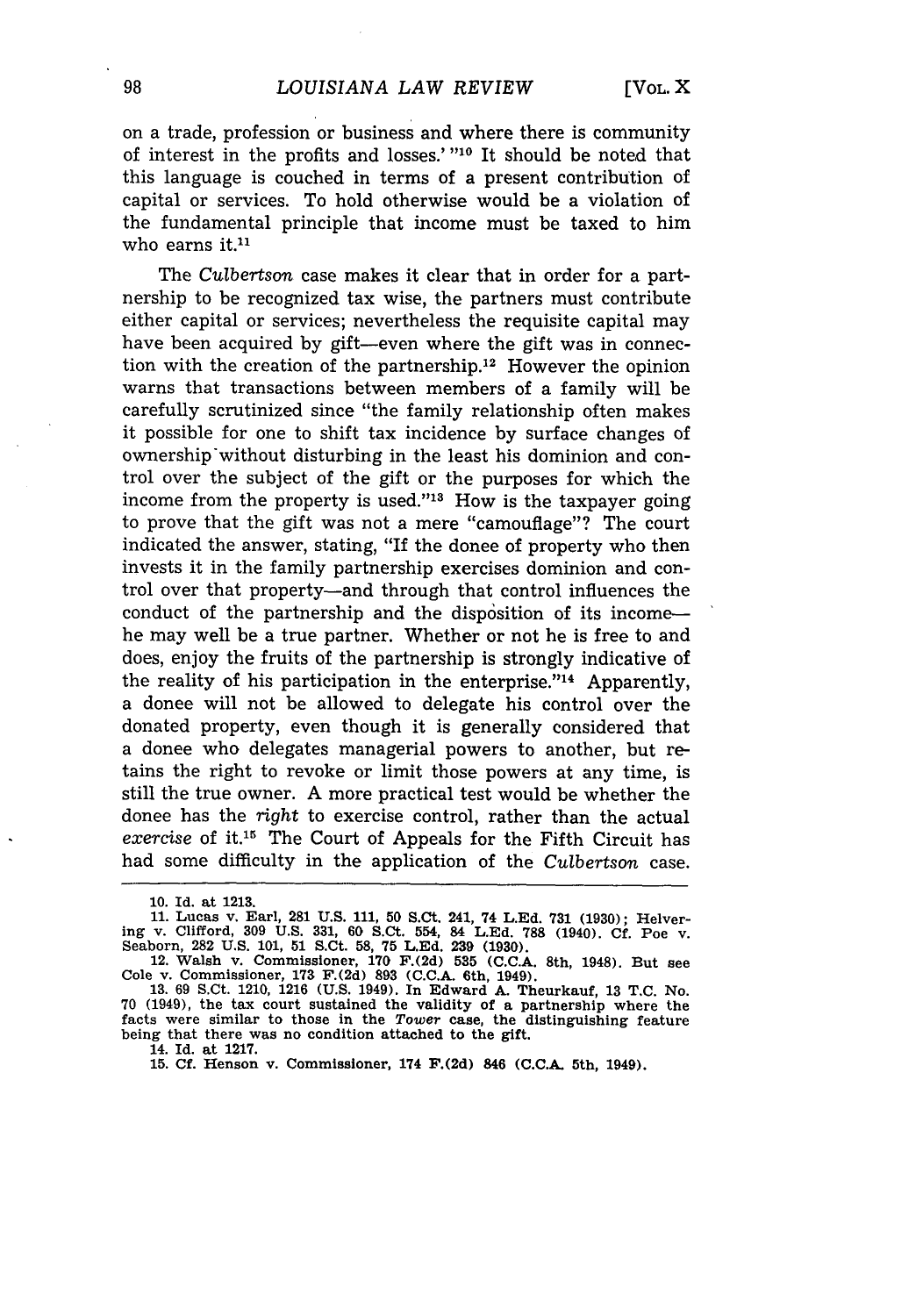In a recent case it held the income of a partnership taxable to the donor's parents, stating that there was no showing that anyone but the father controlled the capital used in production of the income.<sup>16</sup> After argument on rehearing, the original opinion was vacated and the case was remanded to the district court. Ironically, the court which started the trend towards the "intent"  $test<sup>17</sup>$  said very little about intent in its original opinion of the *Ginsburg* case.

Prior to the *Tower* case, a "donee partner" rendering no services could be sustained only if capital was a substantial income-producing factor.<sup>18</sup> This rule will probably hold true under the *Culbertson* decision. Where the income is primarily attributable to capital, the question of services should be immaterial. An interesting problem is presented when the income of the partnership is attributable to both capital and services. Should a reapportionment be required when one partner contributes capital only? This question was raised in the instant case, but the court "intimated no opinion on that subject." $19$  The tax court has reallocated income in such cases but this action has found disapproval by the courts of appeal.<sup>20</sup> A probable safeguard against a reallocation by the commissioner would be a provision in the partnership agreement for a reasonable salary for the working partner before the division of profits according to capital invested.

It may well be that the *Culbertson* case is the beginning of a new era in family partnerships and it is hoped that the Bureau of Internal Revenue and the tax court will not again go astray in interpreting the leading decision on the problem. Although

**19. 69 S.Ct. 1210, 1217.**

**<sup>16.</sup>** Ginsburg v. Arnold, **176 F.(2d) 879** (C.C.A. 5th, 1949), wherein Waller, **J.,** the author of the majority opinion of the *Gulbertson* case in the court of appeals, dissented. But see **0.** H. Delchamps, **13 T.C.** No. **39** (1949), where the partnership was upheld where donee partners performed insignificant services.

**<sup>17.</sup> Culbertson v. Commissioner, 168 F.(2d) 979 (C.C.A.** 5th, **1948); Walsh v. Commissioner, 170 F.(2d) 535 (C.C.A. 8th, 1948); Isaac Blumberg, 11 T.C. 663 (1948).**

**<sup>18.</sup> Robert P. Scherer, 3 T.C. 776 (1944); J. D. Johnston, Jr., 3 T.C. 799 (1944); Davis B. Thornton, 5 T.C. 116 (1945).**

<sup>20.</sup> Canfield v. Commissioner, 168 F.(2d) 907 (C.C.A. 6th, 1948). In Woosley v. Commissioner, 168 F.(2d) 330, 333 (C.C.A. 6th, 1948), the court said, "In our judgment the Tax Court clearly erred as a matter of law in attrib The capital contributions all of the income earned by the partner-<br>ship and in making the allocation which it did contrary to the express pro-<br>visions of the articles of partnership." Hartz v. Commissioner, 170 F.(2d) visions of the articles of partnership." Hartz v. Commissioner, 170 F.(2d) 313 (C.C.A. 8th, 1948), cert. denied 69 S.Ct. 1528 (U.S. 1949).